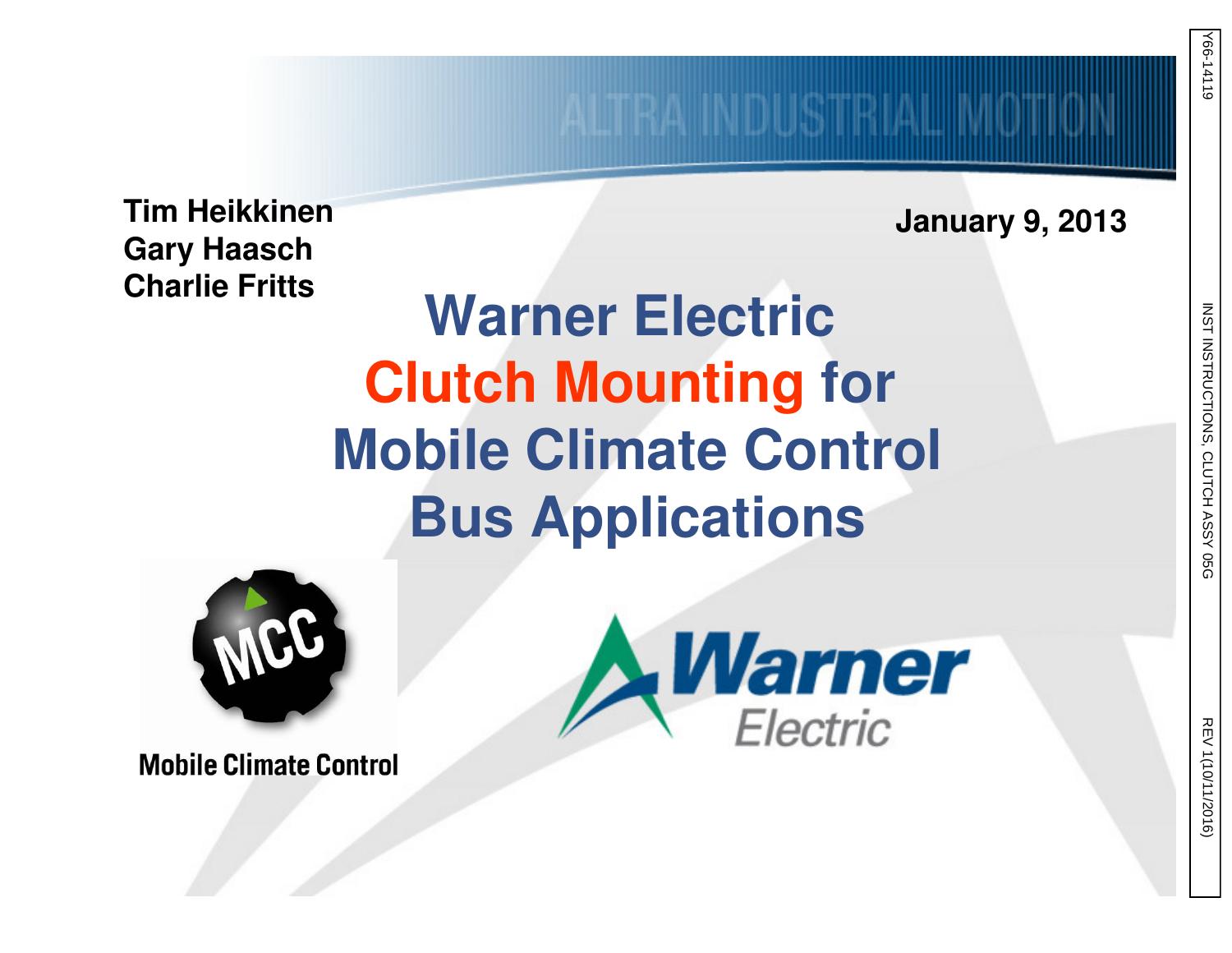

## **Bus Air Conditioning**



### **05G Compressor**

05G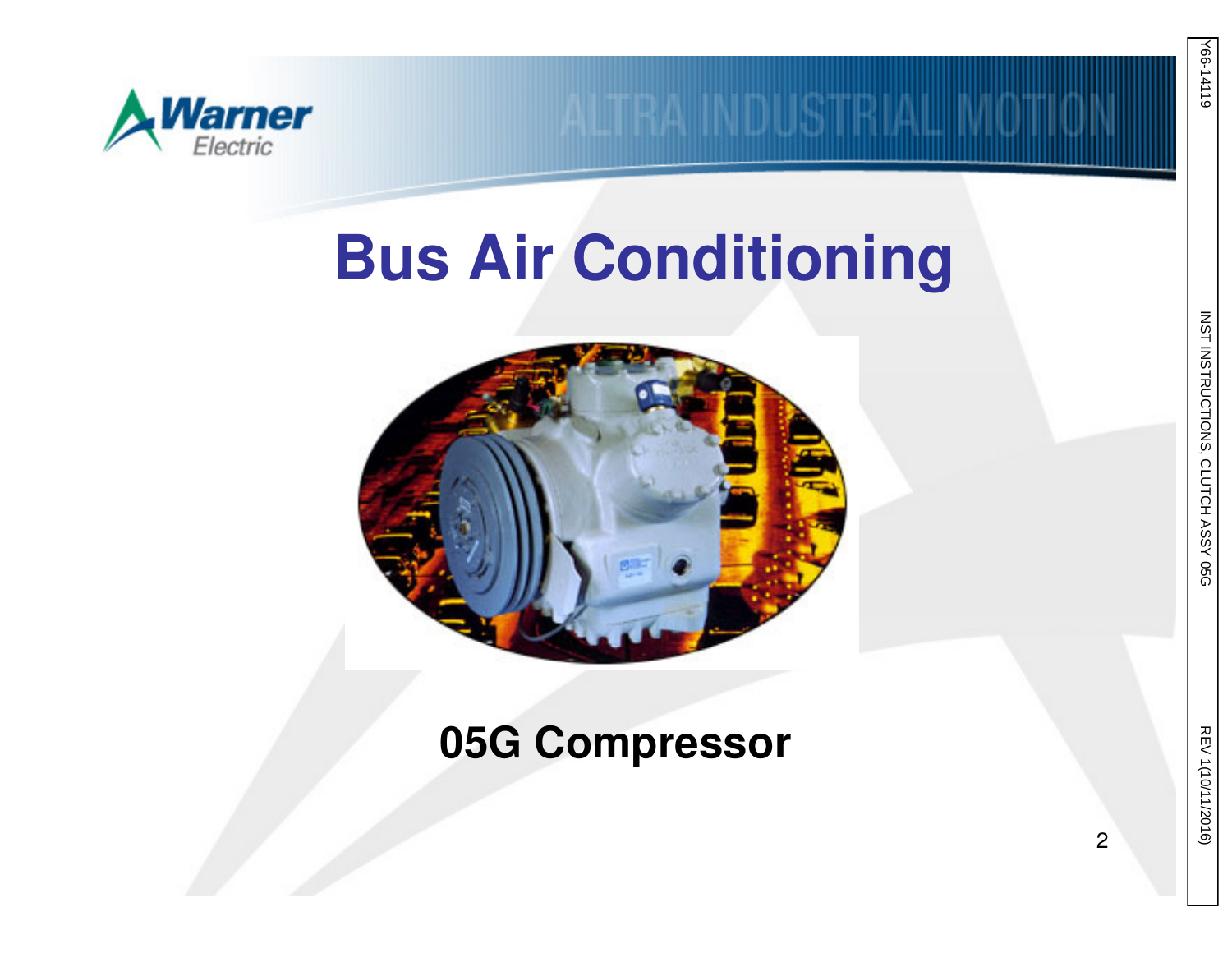

 **Warner Electric Current ProductionNose MountedBus Clutches**



INST INSTRUCTIONS, CLUTCH ASSY 05G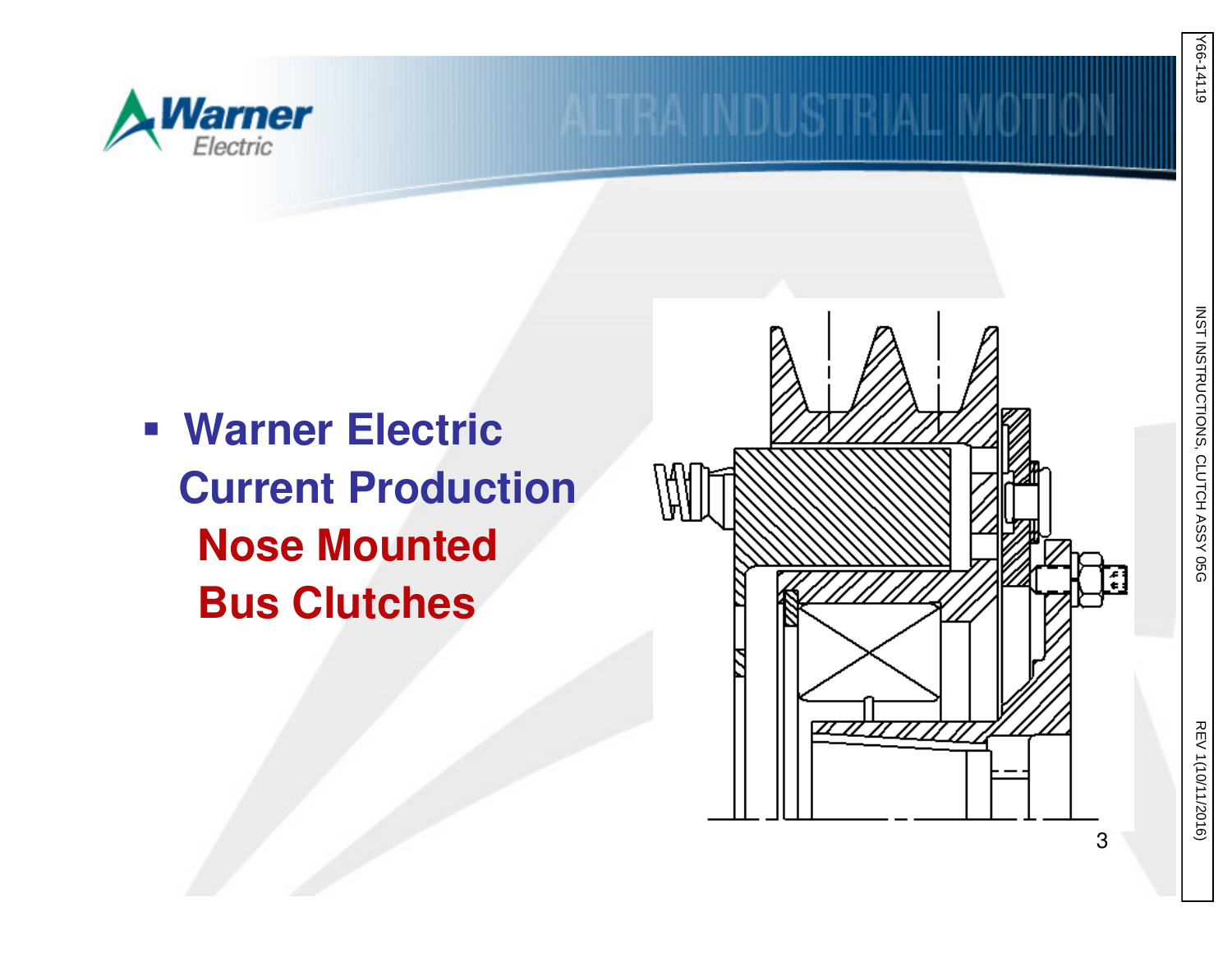

## INSTALLING THE FIELD



Three of the nose mount hub screws also retain the field assembly as well as retaining the hub. Torque the mounting bolts to 45-50 ft-lbs.

Before installing the field make sure the lead wires are in the proper orientation.



INST INSTRUCTIONS, CLUTCH ASSY

05G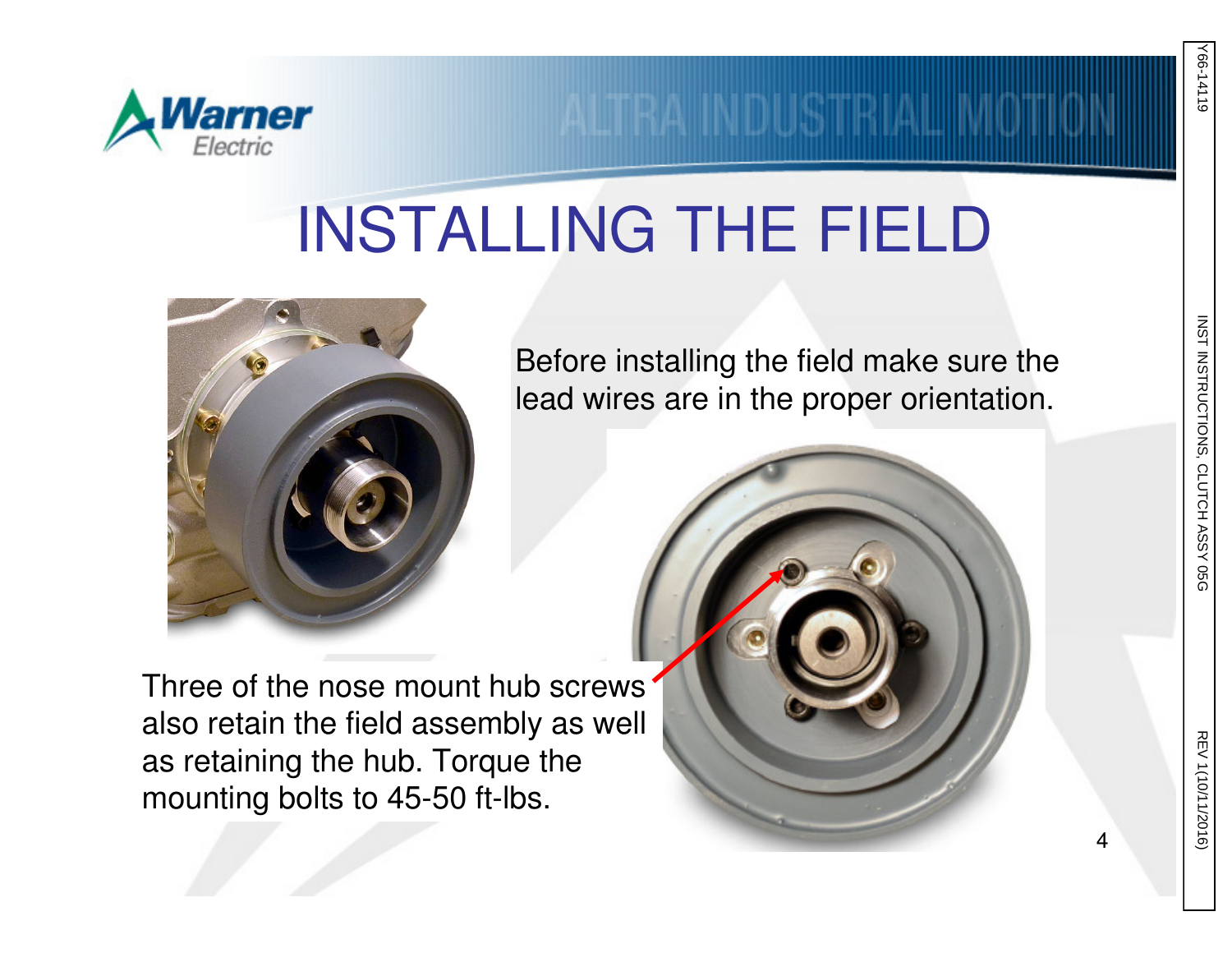

# INSTALLING THE ROTOR





The rotor is mounted on the hub and the N-11 bearing nut is torqued to retain the rotor bearing. Torque to run on torque plus 50 ft-lbs.

INST INSTRUCTIONS, CLUTCH ASSY 05G

Y66-14119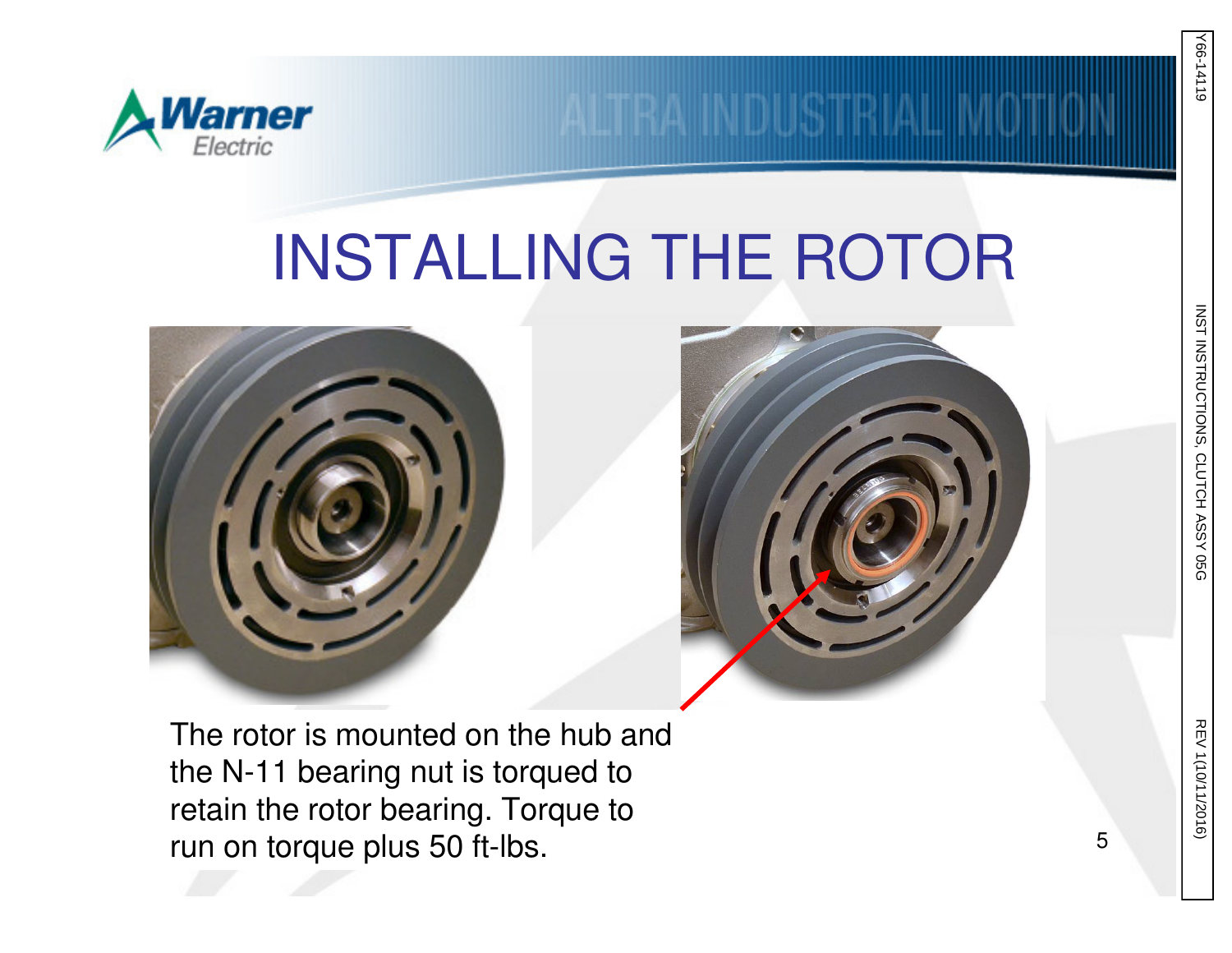

## INSTALLING THE ARMATURE





The armature is mounted on the compressor shaft and the bolt is torqued (18-20 ft-lbs) to retain the armature.

INST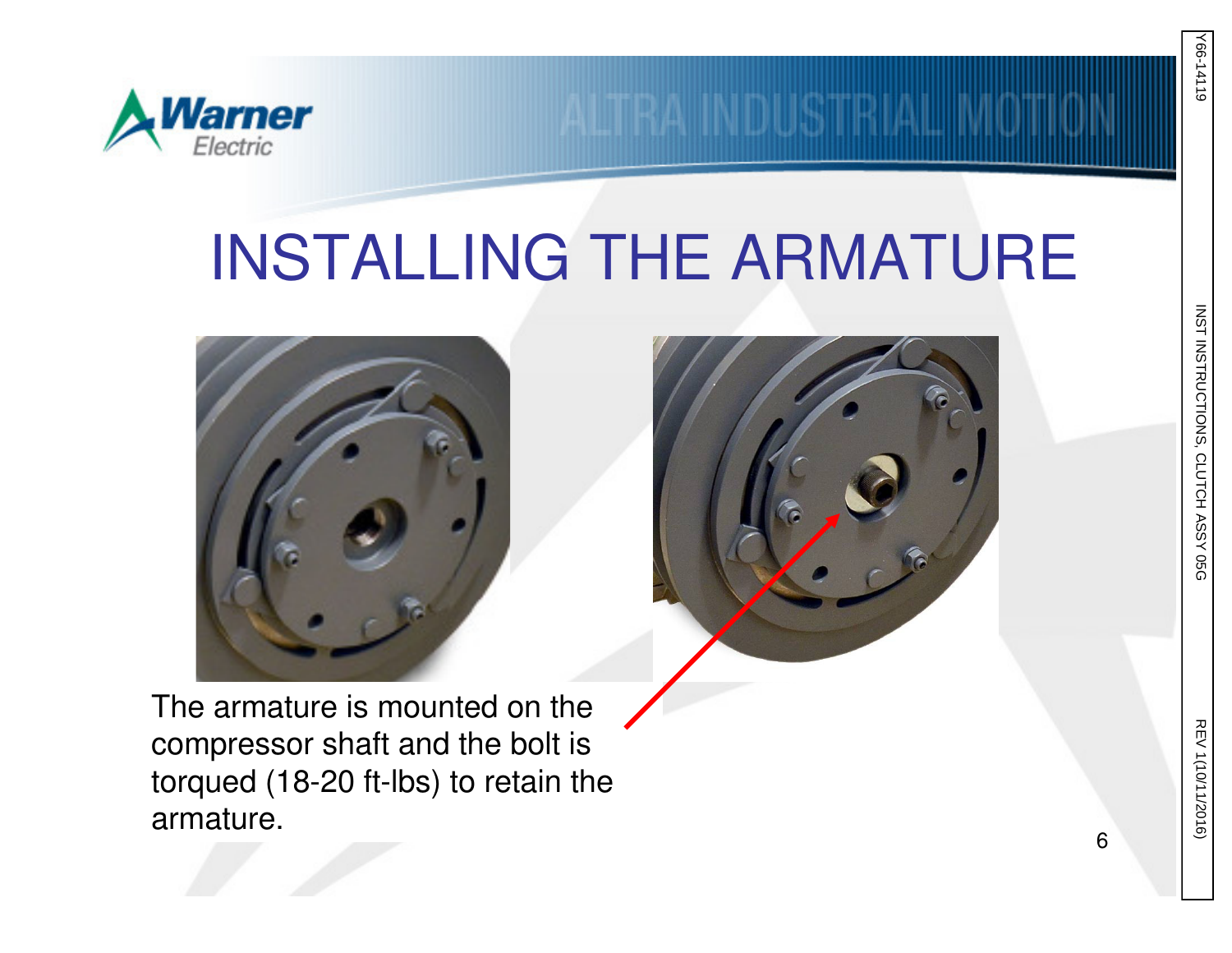

# SETTING THE ROTOR TO ARMATURE GAP



The armature set screws are used to set a **.045 inch (.030 to .060 inch)**gap between the rotor and armature. Turning the screws in (Clockwise) reduces the gap and turning the screws out (CCW) increases the gap.

#### **THERE SHOULD BE AT LEAST 30 PSI OF VAPOR PRESSURE IN THE COMPRESSOR TO SET THE GAP.**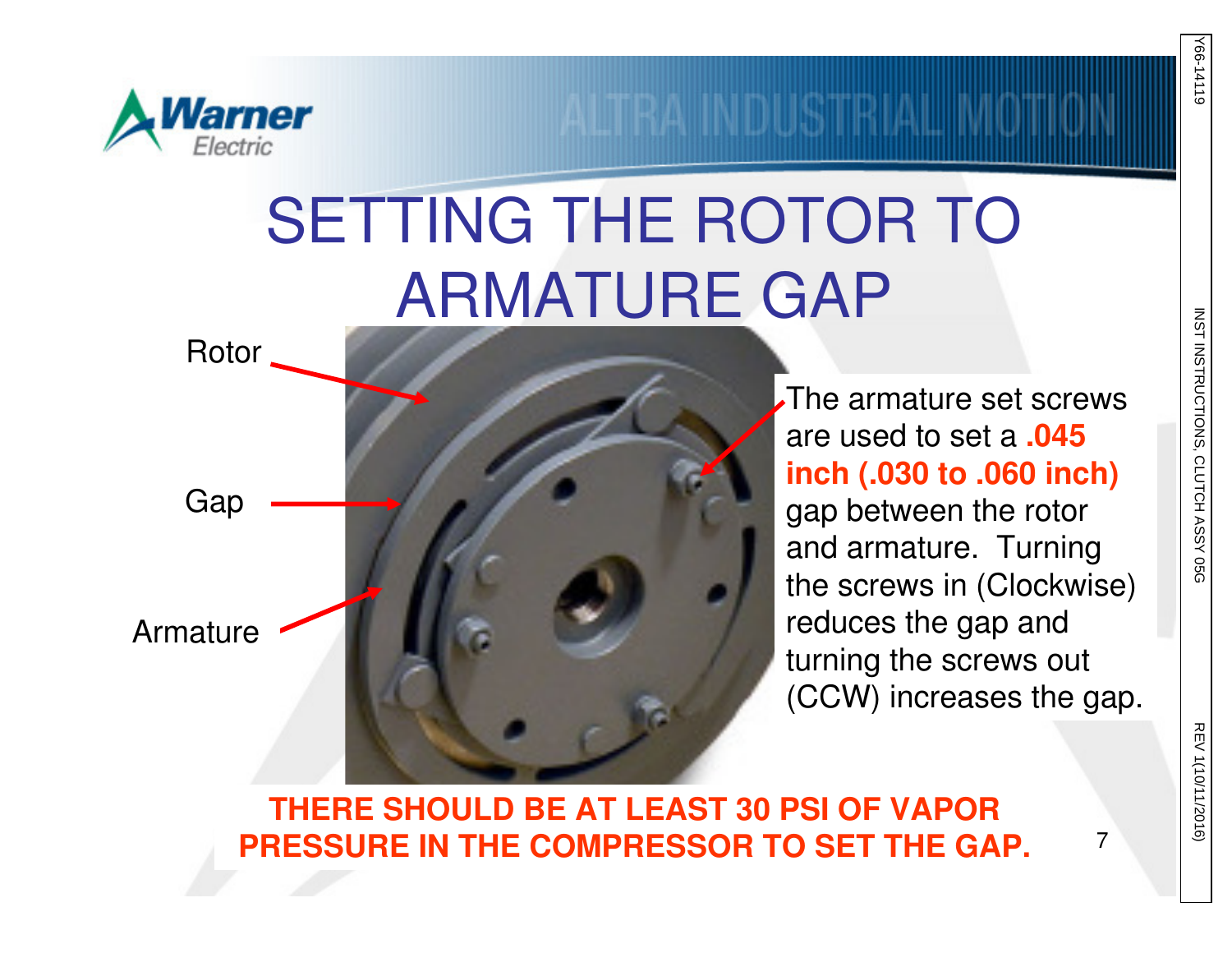

.**045**

# ADJUSTING THE ROTOR TO ARMATURE GAP

- **Service Service Loosen the armature** adjustment lock nuts
- Turn the armature adjustment set screws to obtain a
	- **.045 in** gap between the rotor and armature
- 8 nuts to **3-5 Ft-Lbs** $\mathcal{L}_{\mathcal{A}}$ Re-torque the lock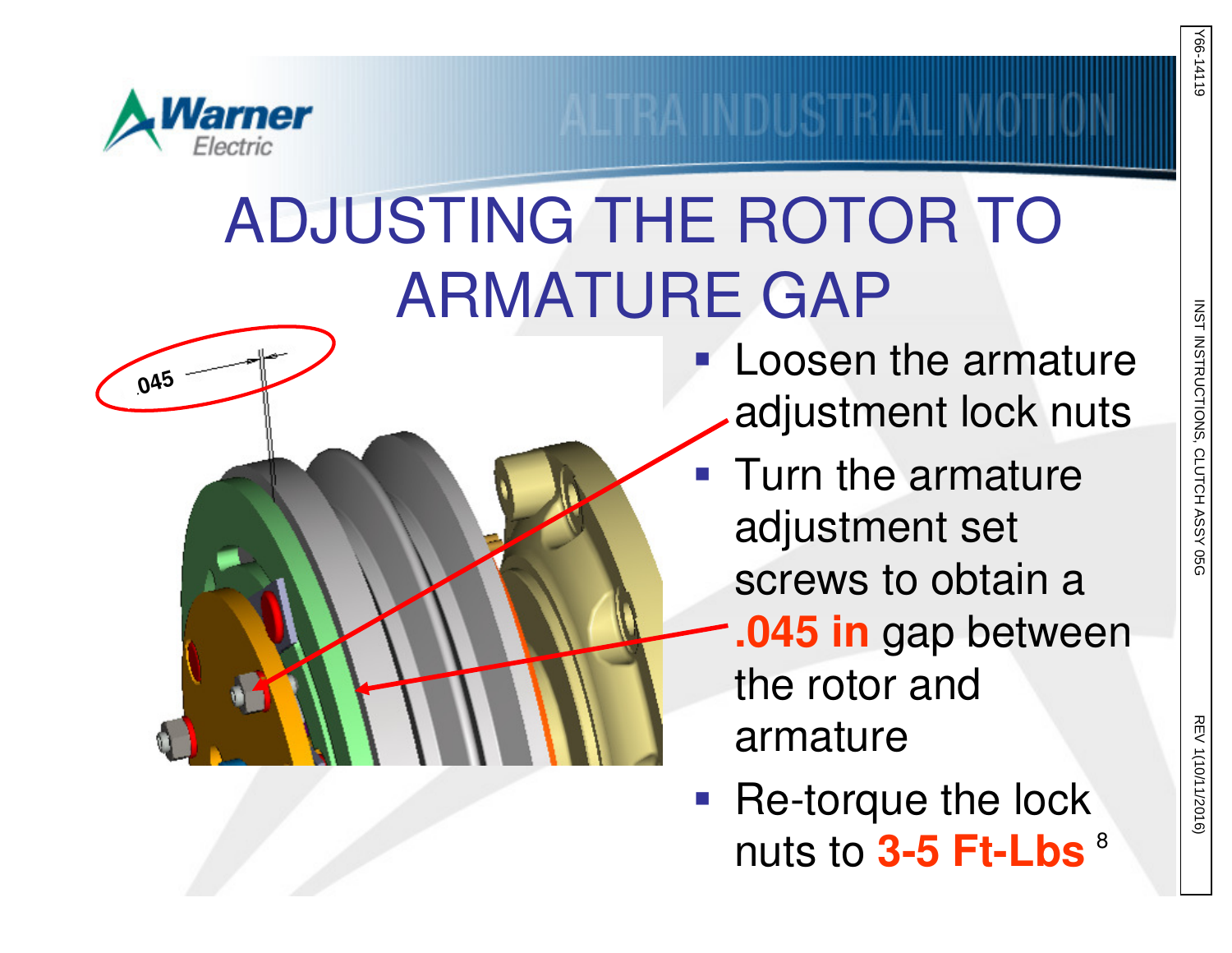

### AIR GAP ADJUSTMENT NOTES(from zero gap)

### **THERE SHOULD BE AT LEAST 30 PSI OF PRESSURE IN THE CRANKCASE TO SET THE AIR GAP.**

 $\Box$ The air gap can be adjusted by turning the adjustment screws all the way in (Clockwise) until the armature contacts the rotor. Then turn the screws out (Counter Clockwise) one and one quarter (1¼) turns to get the proper gap. Check the rotor to armature gap and if it is .045 in tighten the lock nuts to 3-5 ft-lb.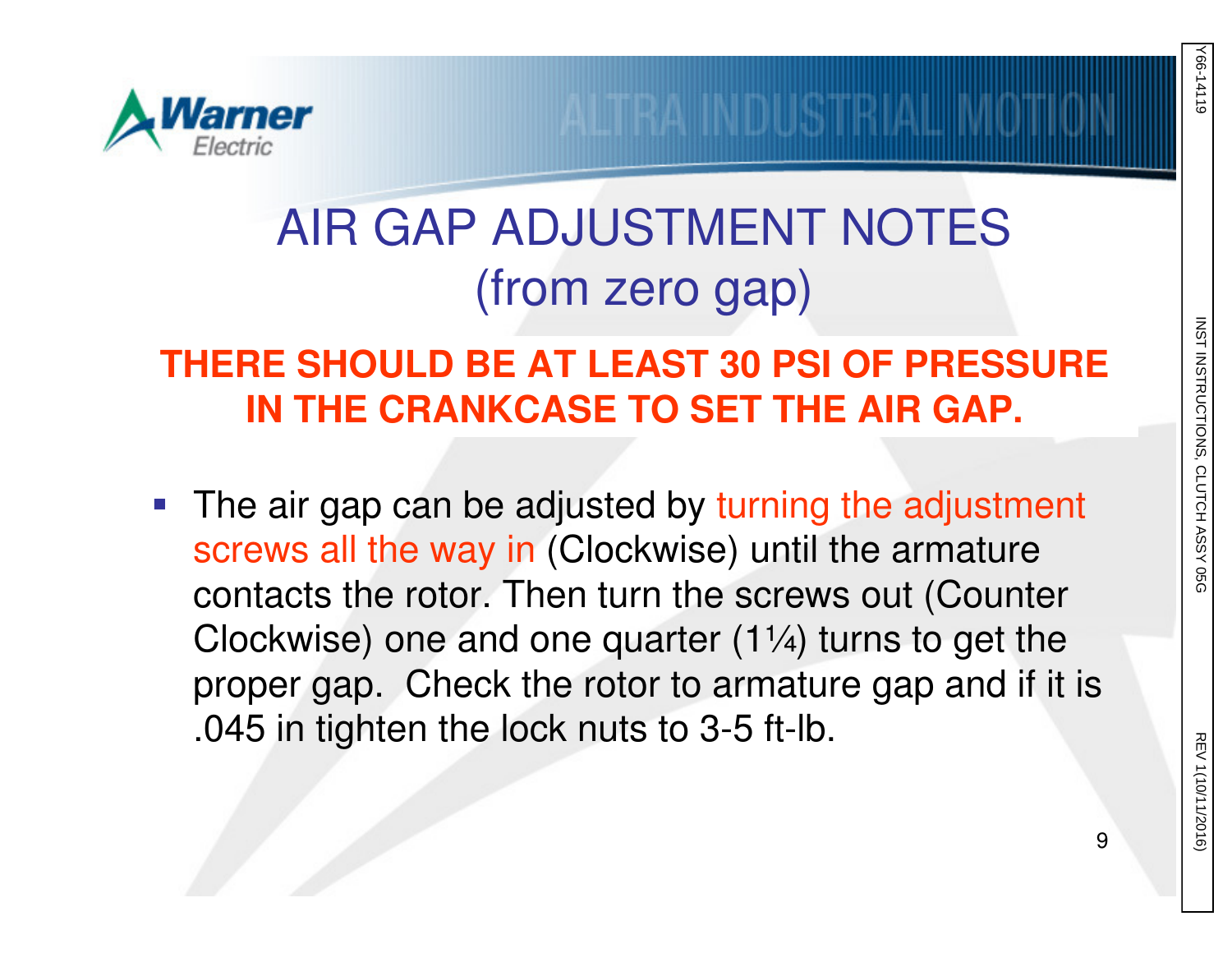

### OPTIONAL AIR GAP ADJUSTMENT(from as installed gap)

■ The air gap can also be adjusted by turning the adjustment screws all the way out (Counter Clockwise) and then turning the screws in (Clockwise) until the screws just touch the back of the armature. Then measure the rotor to armature gap, subtract .045 inch from that gap divide that number by .035, this is the number of turns the setscrews need to be turned in (CW) to get the proper gap. Recheck the gap and if it is .030 -.060 tighten the lock nuts to 3-5 ft-lb.

Y66-14119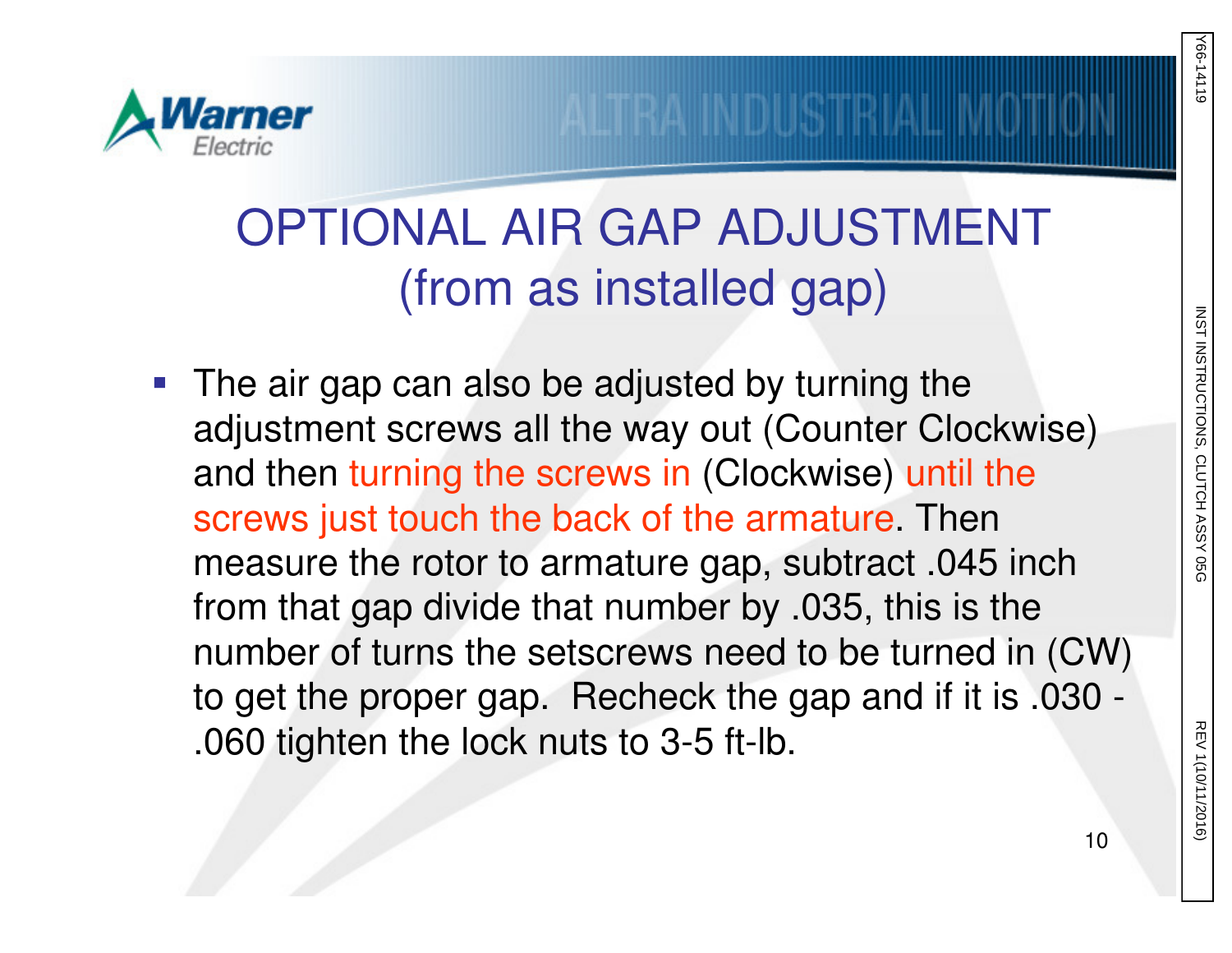



### **MCI INSTRUCTIONS TO SET AIR GAP**

MOTOR COACH Magnetic Clutch Assembly - Without Shims



Introduced 2/2008, same adjustment (0.030"-0.060") with 0.045" ideal setting with at least 30psi vapor pressure in compressor

Adjusting screws (3) used instead of shims

As always, accuracy and consistency will lead to longer clutch life

@ 2011 Motor Coach Industries, Inc. All Rights Reserved.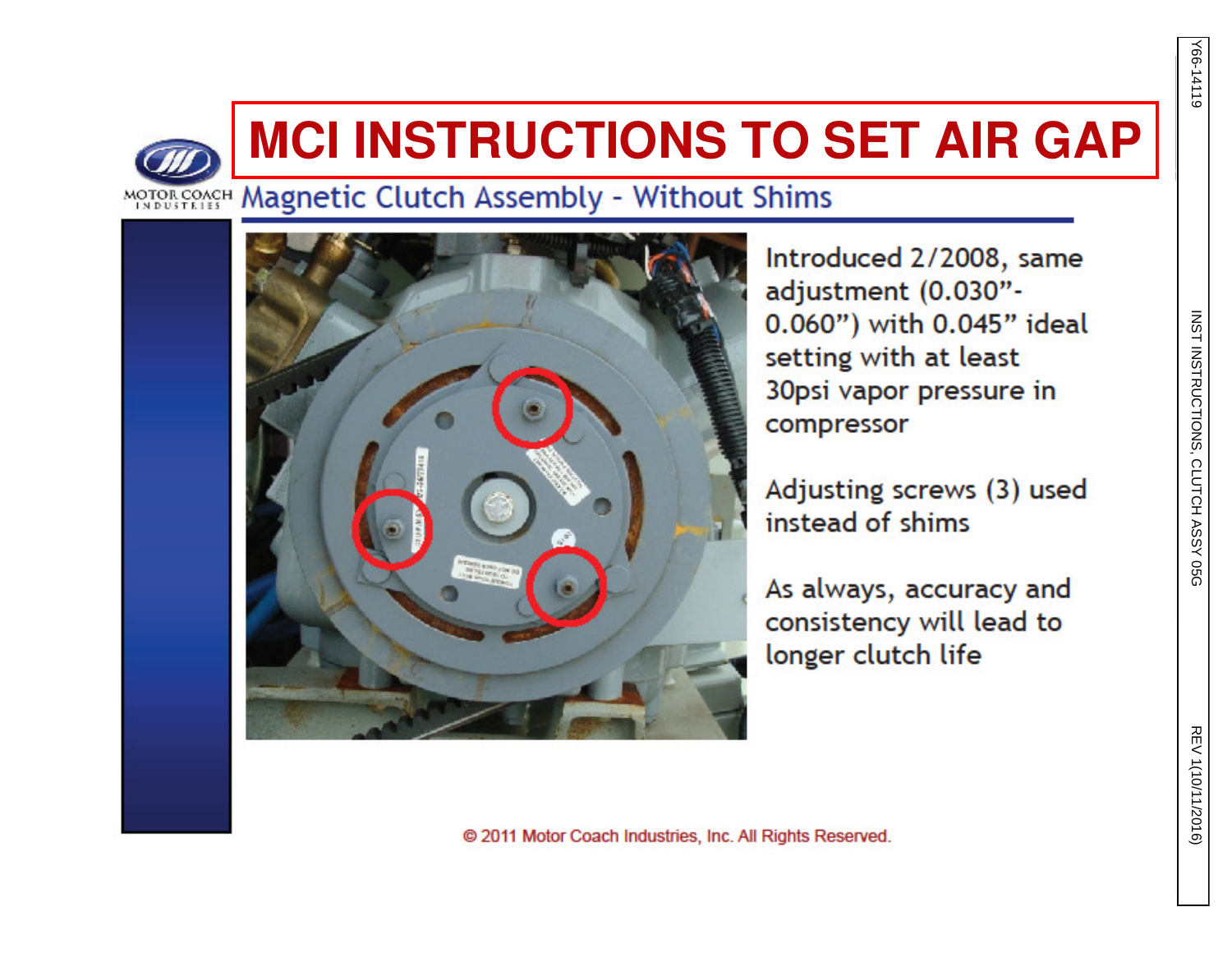

## **CARRIER SERVICE MANUALINSTRUCTIONS TO REPLACE A CLUTCH**

## **SECTION 4.14.3**

**Instructions to reinstall a** clutch that has been replaced in the field



#### Figure 4-13. Compressor Clutch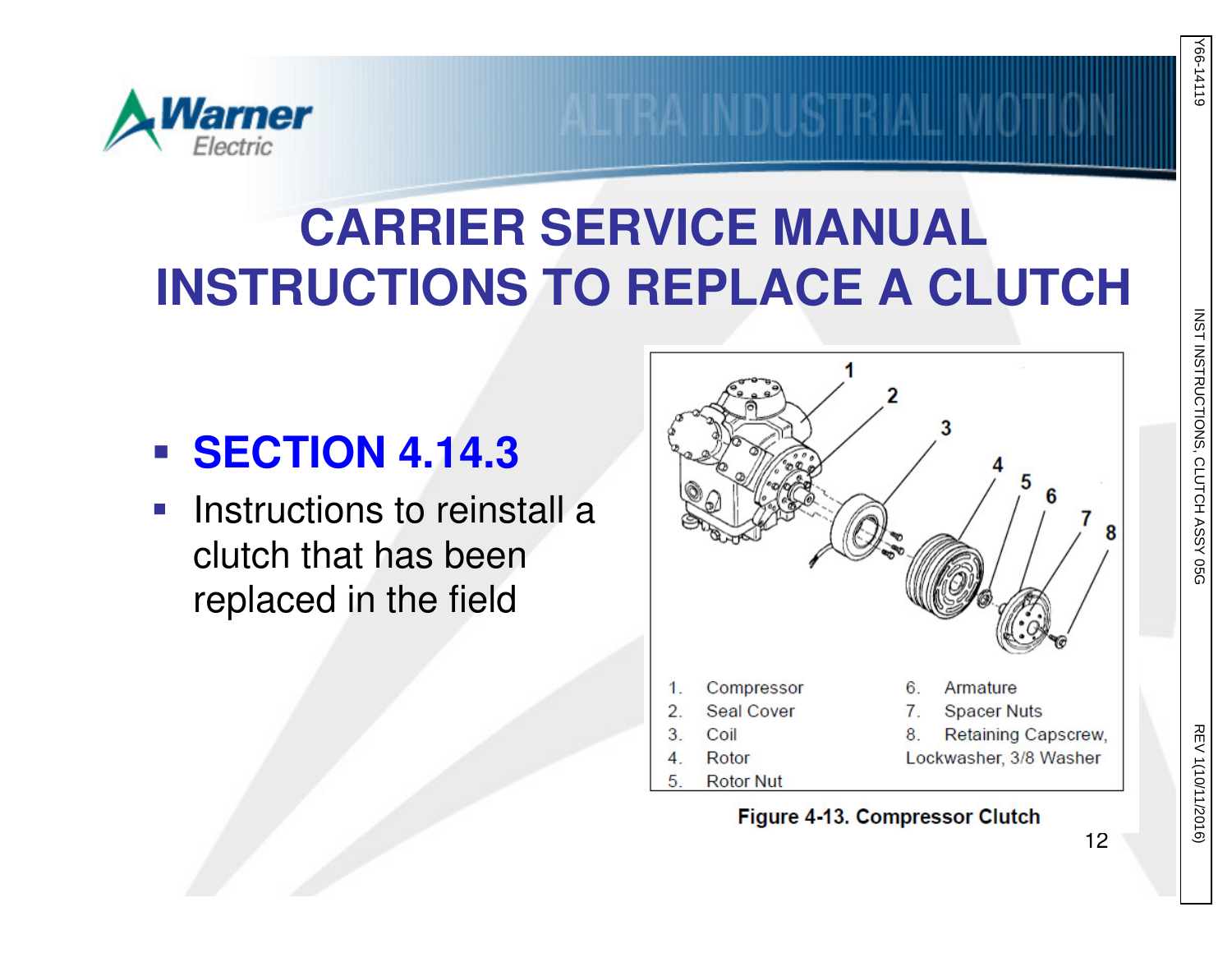

### CARRIER SERVICE MANUAL SECTION 4.14.3

- h. Remove every other bolt from the seal cover of the new compressor in the same manner as the original compressor. Mount the coil assembly with the wire in<br>the same orientation as it was mounted on the original compressor. Tighten the mounting bolts to 45-50 ft/ lbs (5.53-6.92 mkg).
- i. Mount the rotor on the shaft. Seat the rotor to the hub, using the rotor nut. Be sure pulley turns freely without binding. Tighten rotor nut by first noting torque necessary to start the nut on the hub and then adding 50 ft/  $\mathsf{lbs}$  (6.92 mkg) of torque.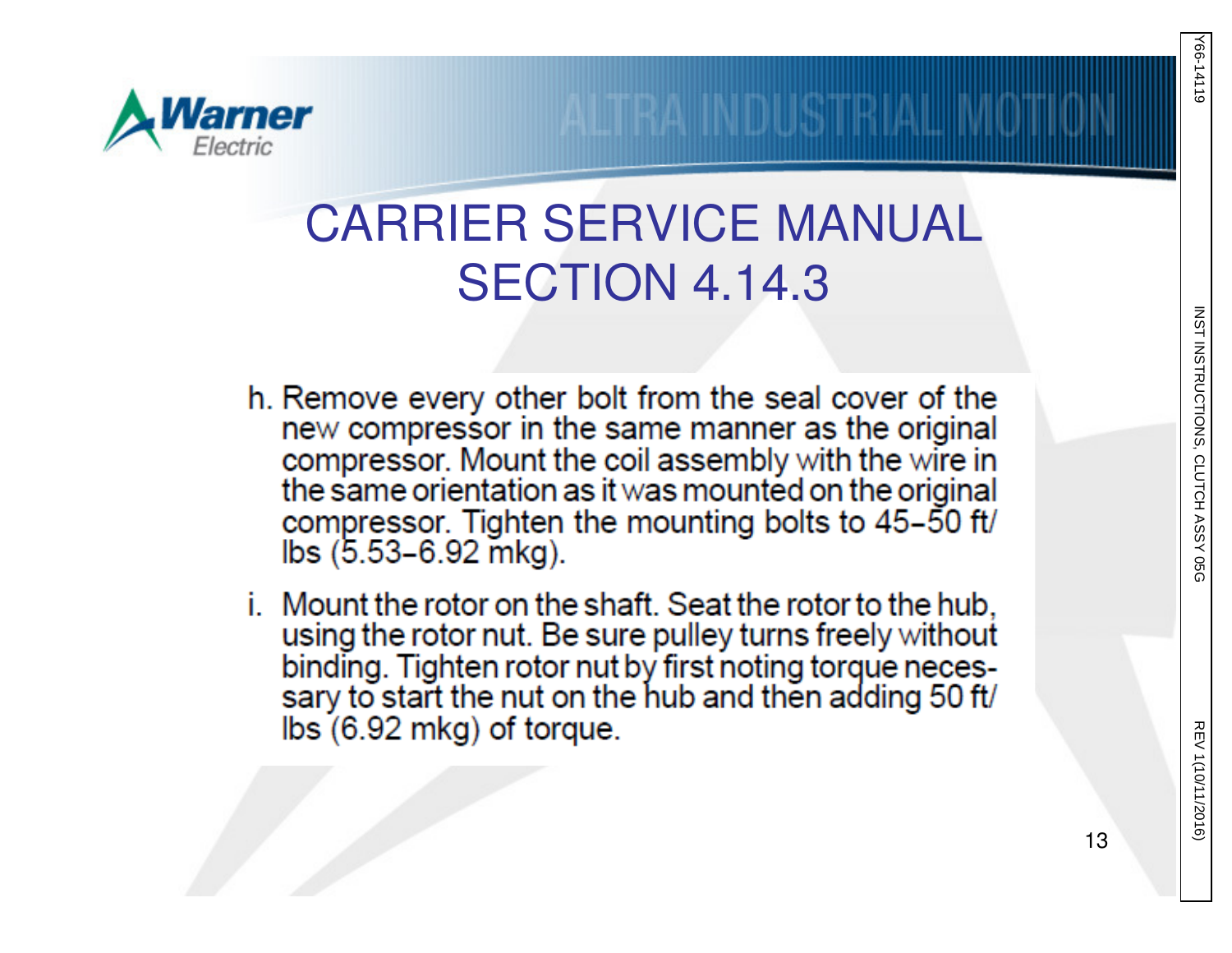



*larner* 

- j. Install armature on shaft using original key and tighten mounting bolt to 20 ft/lbs (2.8 mkg).
- k. Perform a check of the air gap between the inside face of the armature and the mating face of the rotor. The air gap should be measured with a minimum of 30 psig (2.04 bar) in the crankcase. A preliminary check may be performed before the crankcase is pressurized but a final check must be performed before the clutch is operated. The gap should be between 0.030 and 0.060 inch (7.62 to 15.24 mm).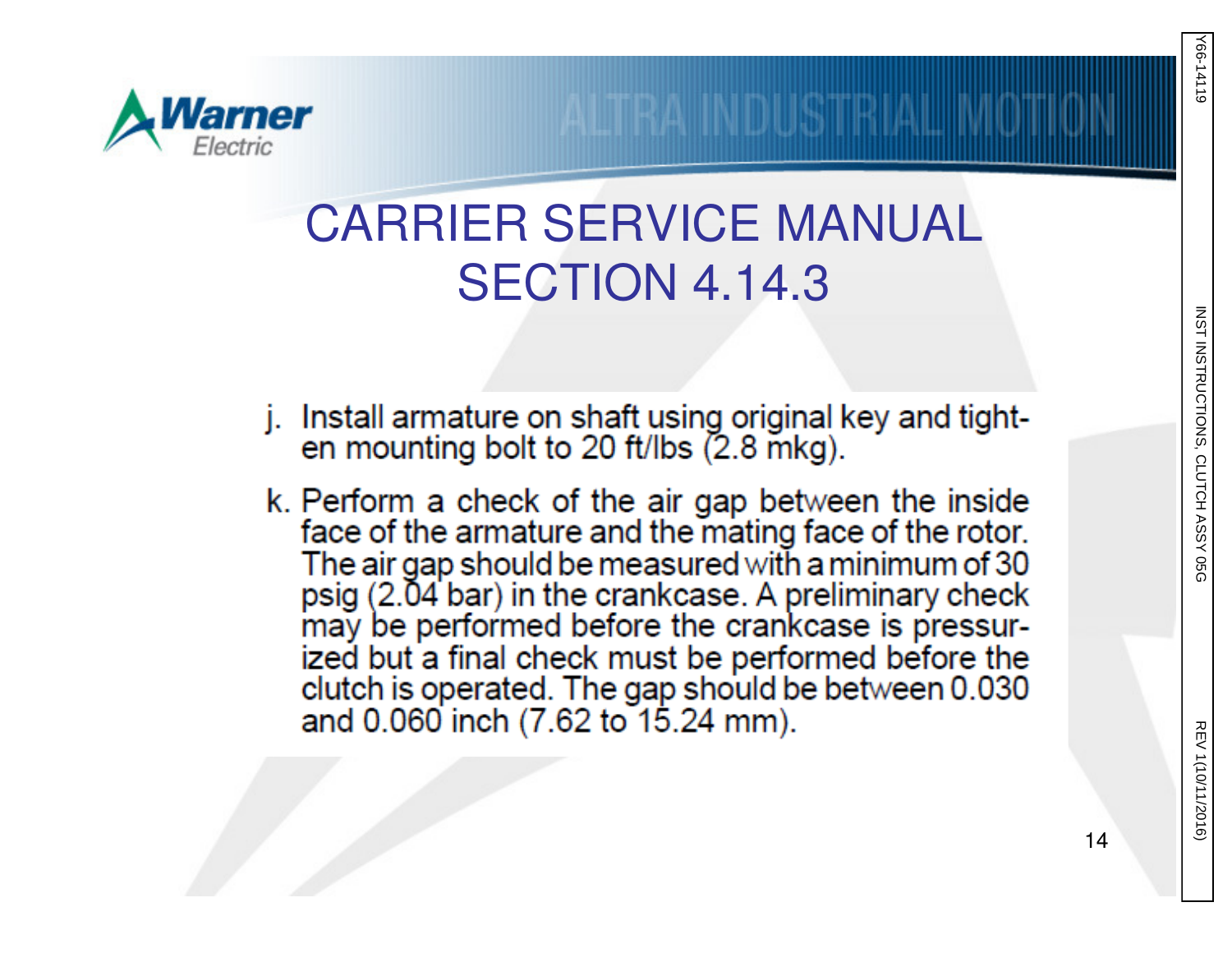

### CARRIER SERVICE MANUAL SECTION 4.14.3

- L. Loosen each of the three lock–nuts with a 7/16" box wrench while holding the jacking screws with a 1/8" hex socket wrench.
- m. Back off the three jacking screws until they do not touch the armature plate.
- n. Turn the jacking screws clock-wise until they make contact with the armature plate and then one and one half more turns after contact.
- o. Measure the initial clearance, the gap should be between, 030" and .060". All three set screw locations should be very close in clearance dimensions.
- p. With the clearance set, hold each set screw while tightening the lock nuts to 7 ft/lbs.
- q. Reconnect wiring and test clutch operation.